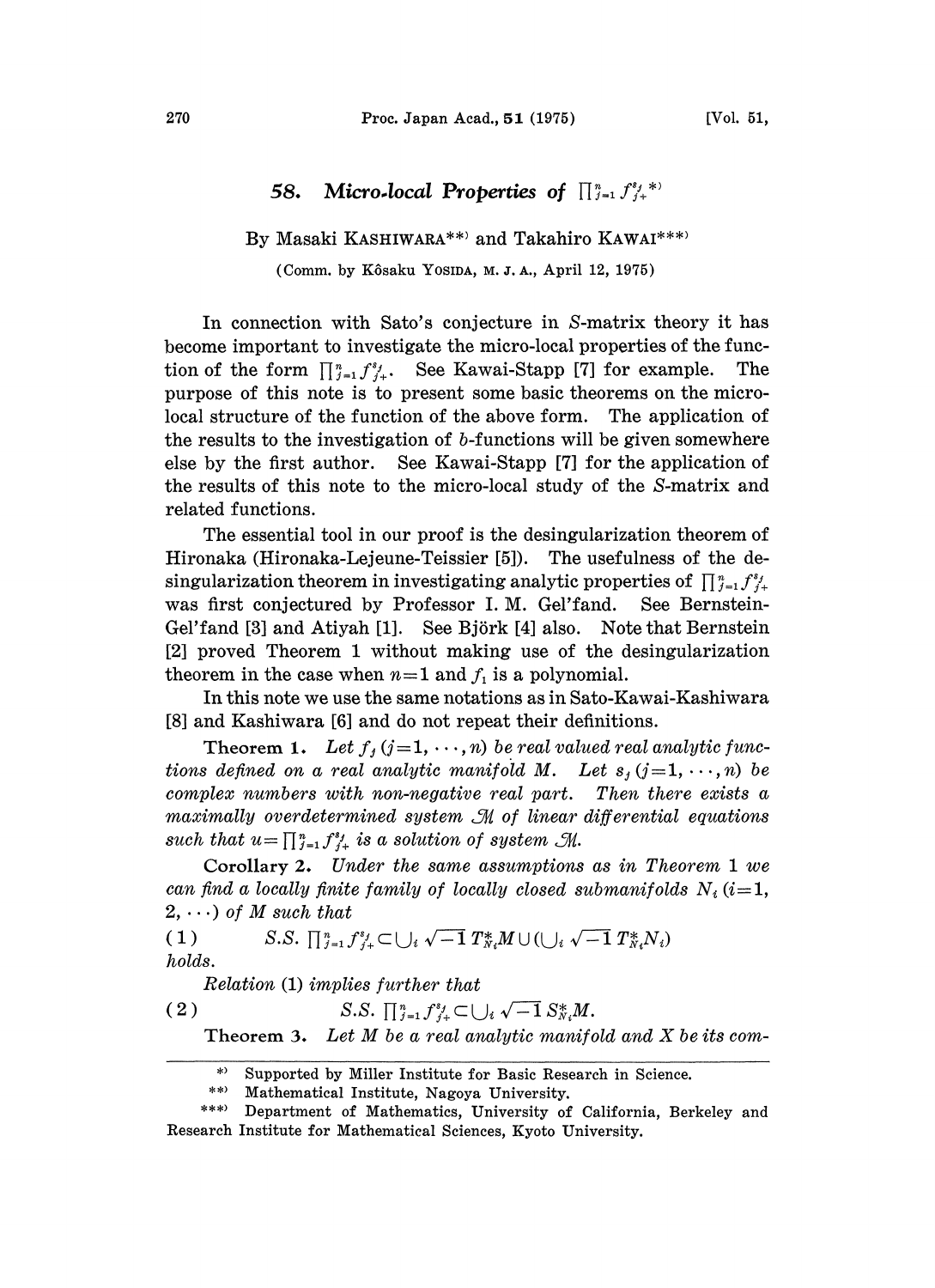plexification. Assume that there exists an analytic space (possibly with  $\tilde{X}$  such that  $\psi: \tilde{X} \rightarrow X$  is a finite covering. Let  $f_j$ <br>(j=1,  $\cdots$ ,n) be a multi-valued function on X such that  $f_j \circ \psi$  is univalent  $(j=1,\dots,n)$  be a multi-valued function on X such that  $f_j \circ \psi$  is univalent and analytic on  $\tilde{X}$ . Assume further that there is an open set D in  $\psi^{-1}(M)$  such that  $\psi|_p$  is an imbedding such that

(3)  $f_i \circ \psi |_n > 0, \quad j = 1, \dots, n$ and

(4)

holds. Let  $s_j$   $(j=1,\cdots,n)$  be complex numbers with non-negative real part.  $\prod_{j=1}^{n} (f_j \circ \psi)|_{\partial D} = 0$ Then  $u = \prod_{j=1}^{n} f_{j+1}^{s_j}$  is a solution of a maximally overdetermined  $\mathcal M$  of linear differential equations.<br>rollary 4. Under the same assumptions as in Theorem 3 we can cally finite family of locally closed submani system  $\mathcal M$  of linear differential equations.

Corollary 4. Under the same assumptions as in Theorem 3 we can find a locally finite family of locally closed submanifolds  $N_i$   $(i=1, 2, \ldots)$ of M such that

(5) 
$$
\hat{S.S.} \prod_{j=1}^{n} f_{j+}^{s_j} \subset \bigcup_i \sqrt{-1} T_{N_i}^* M \cup (\bigcup_i \sqrt{-1} T_{N_i}^* N_i)
$$
  
holds.

Relation (5) implies further that

(6)  $S.S. \prod_{j=1}^{n} f_{j+}^{s_j} \subset \bigcup_i \sqrt{-1} S_{N_i}^* M.$ 

Remark. The same results holds also for the function of the form  $\prod_{j=1}^n f_{j+1}^{s_j} (\log f_{j+1})^{m_j}$  for complex number  $s_j$  with non-negative real part and non-negative integer  $m_i$ .

The proof of Theorems 1 and 3 are given in the following two steps:

We first apply Hironaka's theorem on desingularization of analytic spaces so that we find composite of monoidal transforms  $\varphi: M' \to M$  with  $\varphi^{-1}(\{x \in M\}; \prod_{j=1}^n f_j(x)=0\})$  being normal crossing in the case of Theorem 1. In the case of Theorem 3, it is sufficient to find  $\varphi^{-1}(\{\tilde{x} \in \tilde{X}; \prod_{j=1}^n (f_j \circ \psi)(\tilde{x})=0\})$  is normal crossing. Then it is clear  $\varphi: \tilde{X}' \rightarrow \tilde{X}$  so that  $\tilde{X}'$  is a manifold (i.e. without singularities) and that  $\varphi^{-1}(\{\tilde{x} \in \tilde{X}; \prod_{j=1}^{n} (f_j \circ \psi)(\tilde{x}) = 0\})$  is normal crossing. Then it is clear that  $v = \prod_{j=1}^{n} (f_j \circ \psi)^{s_j}(\prod_{j=1}^{n} (f_j \circ \psi)^{s_j})$  in the case Theorem 3) satisfies a maximally overdetermined system  $\mathcal I$  of linear differential equations.

Nextly we apply the following Lemma 5 to  $\int v(\varphi^*dx)/dx$ , which is equal to  $u(x)$  by the definition of the (generalized) integration procedure along fiber. Note that Lemma <sup>5</sup> is a natural and powerful generalization of Theorem 3.5.5 in Sato-Kawai-Kashiwara [8] Chapter II. There the natural map from  $\rho^{-1}$  Supp  $\mathcal{H} \cap \tilde{\omega}^{-1}(U)$  to U is assumed to be finite for an open set  $U \subset P^*X$ . In this sense Lemma 5 globalizes the above quoted theorem. See also Sato-Kawai-Kashiwara [8] Chapter <sup>I</sup> Theorem  $2.3.1'$  for an analogous theorem on integration along fiber of microfunctions.

Corollary 2 and Corollary 4 follow from Theorem 1 and Theorem 3, respectively, because of the invertibility of elliptic (pseudo-) differential operators (Sato-Kawai-Kashiwara [8] Chapter II Theorem